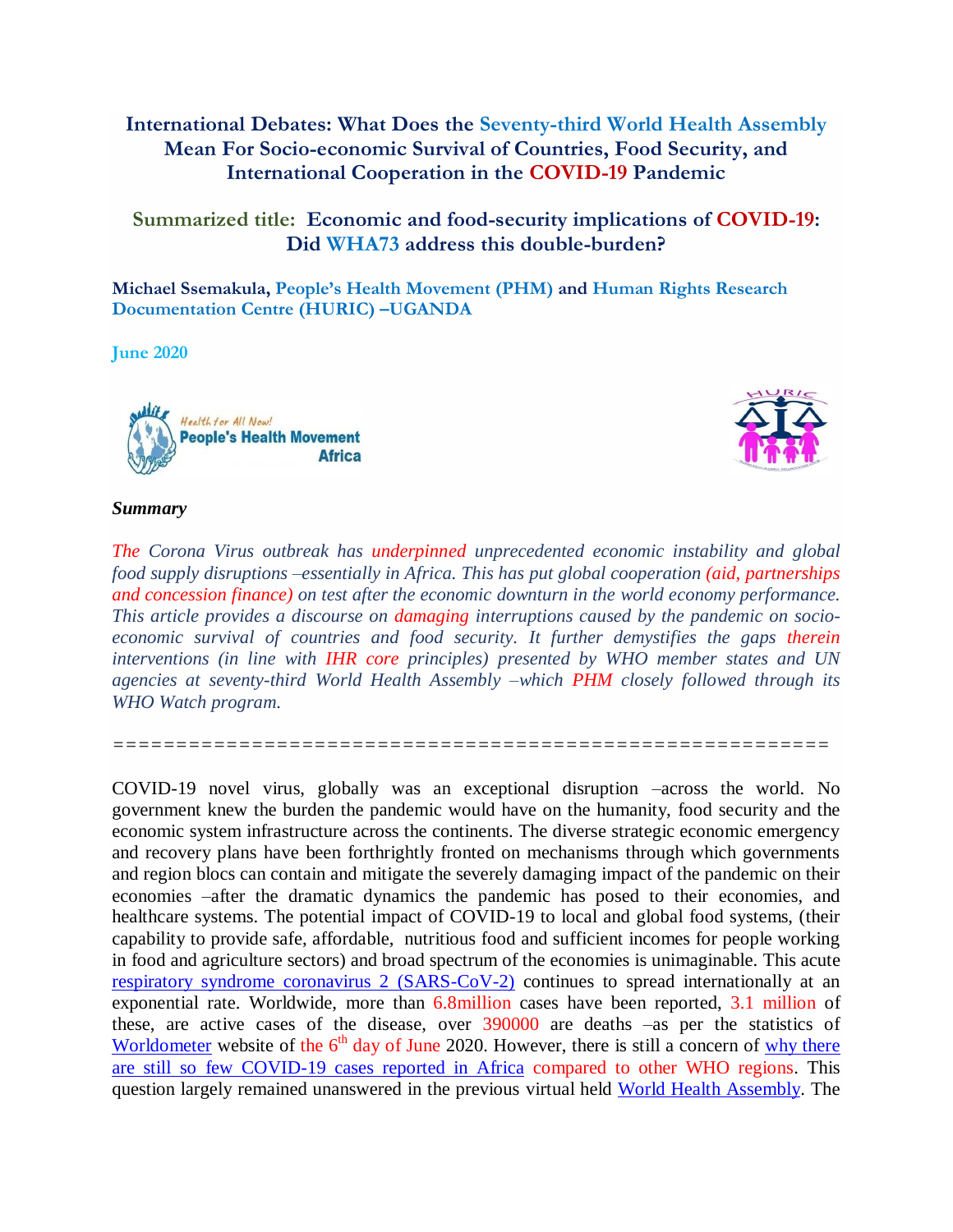People's Health Movement for several years [has implemented a 'WHO watch programme'](https://www.equinetafrica.org/newsletter/issue/2019-07-01) to [follow and provide information, analysis and critical commentary for people on the global health](https://www.equinetafrica.org/newsletter/issue/2019-07-01)  [debates taking place at the World Health Organisation](https://www.equinetafrica.org/newsletter/issue/2019-07-01) (WHO).

In its Global Health Watch activities, PHM follows range of WHO engagements, including the World Health Assembly (WHA) and the WHO Executive Board (EB) and at regional level in the WHO Regional Committees, such as the one for the AFRO region. The analysis that PHM does [sightsees how far these international processes and resolutions respond to the local, regional and](https://www.equinetafrica.org/newsletter/issue/2019-07-01)  [global contexts and priorities](https://www.equinetafrica.org/newsletter/issue/2019-07-01) and how far member states and other relevant stakeholders implement, comply with and are publicly accountable for the resolutions made to deliver on the national and global health goals.

### **Information transparency: where the world fell off the International Health Regulation core principles?**

Transparency in information flow is fundamentally among the imperative points of emphasis that can't be overlooked. Many countries are still silent about accountability on how they're controlling the crisis –essentially their transparency regarding information (data to prevent spread of infodemics in communities, and for effective control of the virus), respect of human rights law in regards to the lockdowns and compliance with [International Health Regulation](https://apps.who.int/iris/bitstream/handle/10665/69770/WHO_CDS_EPR_IHR_2007.1_eng.pdf?sequence=1)  [\(2005\)](https://apps.who.int/iris/bitstream/handle/10665/69770/WHO_CDS_EPR_IHR_2007.1_eng.pdf?sequence=1) on achieving international public health security. Through a [letter from Trump's](https://t.co/pF2kzPUpDv)  [Administration,](https://t.co/pF2kzPUpDv) United States made a pronouncement during the recent concluded [WHA73](https://www.who.int/about/governance/world-health-assembly/seventy-third-world-health-assembly) against the approach WHO handled the COVID-19 crisis. The letter cited how WHO was soundless and a playbook on China's act of undermining the IHR by not sharing accurate and timely data, samples, isolates and withholding vital information about the virus and their origins through censoring its media and denying international access to its scientists and facilities – which also prompted several member states in [WHA73](https://www.who.int/about/governance/world-health-assembly/seventy-third-world-health-assembly) to call for an impartial, independent and comprehensive review on how WHO managed the crisis through the [COVID-19 Response](https://pmovement.org/73rd-world-health-assembly-2020/)  [resolution.](https://pmovement.org/73rd-world-health-assembly-2020/) From our close watch of the WHA73, this is inadequate, globally there should be a standard review for all countries' response to the pandemic basing on the principles of [International Health Regulation \(2005\),](https://apps.who.int/iris/bitstream/handle/10665/69770/WHO_CDS_EPR_IHR_2007.1_eng.pdf?sequence=1) [International Human Rights Principles](https://www.unfpa.org/resources/human-rights-principles) and [Charter of the](https://www.un.org/en/charter-united-nations/)  [United Nations,](https://www.un.org/en/charter-united-nations/) there is so much information gap concerning the coronavirus transmissions and its mortalities especially in Africa and countries with autocratic regimes that may keep this information away from the public domain.

### **Effective Economic recovery plans and food security: How the interventions to address the two issues remained a wishful thinking at the Assembly?**

At the WHA73 WHO watch, we critically observed that the interventions that country governments and institutions are using in response to coronavirus may possess both positive and detrimental negative consequences on economies' performance, food security, nutrition, food systems policies and welfare inequality more broadly. Without satisfactory coordinated policy responses, equitable and gender-responsive plans and resources, countries may find it challenging in this highly liberalized and globalized world to enhance an egalitarian redemption for all income clusters in their society, as whereas recovering faster as planned. The new [international economic order](http://www.who.int/publications/almaata_declaration_en.pdf?ua=1) desired during the [1978 Alma-Ata](https://www.who.int/publications/almaata_declaration_en.pdf?ua=1) declaration (to promote health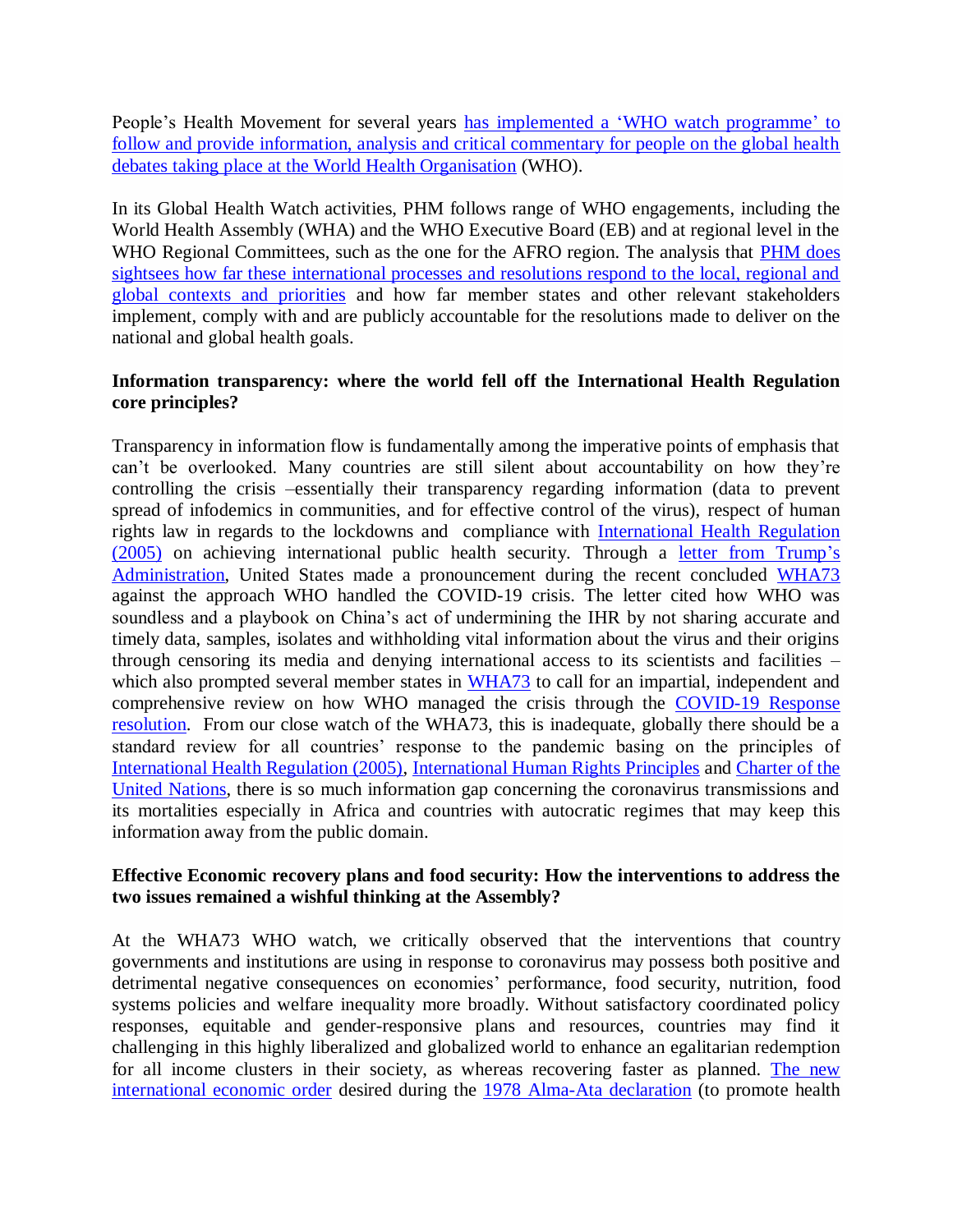for all) did not only aim to address inequalities between groups within nations and between nations of back-in-day but also envisioned the implications that would rise from one-sided policies and interventions that would detrimentally affect people's welfare and underpin inequality. This is what countries are prospectively likely to face during the COVID-19 economic emergency response plans and credits that may benefit disproportionately the populations within nations and among nations.

In the [73rd World Health Assembly,](https://www.who.int/about/governance/world-health-assembly/seventy-third-world-health-assembly) WHO member States, cited that, the unprecedented disruptions connected to the pandemic and the various responses to this pandemic had adversely affected their countries and marginalized groups –especially those from poor contexts with less power and resources to adapt to volatile crisis events. Not only vulnerable populations and communities have had difficulty in accessing adequate food for survival and adequate nutrition, but many also depend upon the food-system's stability for their living as source of their income like farmers and agricultural products traders in sub-Saharan Africa and Asian continent. Shocks to the food supply chain have disrupted flow of production and trade, which can have volatile market effects and implications on both food prices and agro-food-based incomes due to the fluctuations in the elasticities of demand and supply for Agricultural sector products and foods. The World Food Program envisages, [265 million people in low and middle-income countries](https://www.wfp.org/news/covid-19-will-double-number-people-facing-food-crises-unless-swift-action-taken)  [will be in acute food insecurity](https://www.wfp.org/news/covid-19-will-double-number-people-facing-food-crises-unless-swift-action-taken) by the end of 2020 if an action is not taken. The majority of the African countries have inadequate mechanisms to launch substantial stimulus packages as an intervention applied in rich countries such as Canada, US, Germany and UK, which have all [launched stimulus grants amounting to more than \\$5trillion,](https://www.wfp.org/news/covid-19-will-double-number-people-facing-food-crises-unless-swift-action-taken) low-income African nations look to donors largely to multilateral and bilateral agencies for help.

The Coronavirus pandemic now, is not just a disease but also economic devastating challenge ruining the global food security and world economy phenomenally in developing economies. Some populations have little or some no assistance from their governments to cope up with the damaging impact of the virus on their economic wellbeing. Awkwardly food security wasn't among points of focus in [WHA73,](https://www.who.int/about/governance/world-health-assembly/seventy-third-world-health-assembly) only Venezuela and Paraguay that citied out food security concerns and gave a mention of how their populations found it challenging to continue farm production activities. Globally, many people are struggling to cater and feed their families due to the shutdown of the countries which is underpinning a fall in the economic, agricultural activities and welfare standards. This is limiting people's ability to access nutritious foods in different ways, [including through reduced income and increased job insecurity](https://insight.wfp.org/how-to-minimize-the-impact-of-coronavirus-on-food-security-be2fa7885d7e) as countries have imposed lockdowns to stop importation and further community transmission of Coronavirus cases. Countries are yet to design sound food security and agricultural policies, emergency food reliefs and contingency plans (in line with the resolutions [WHA53.15](https://www.who.int/foodsafety/publications/biotech/WHA53.15.pdf) and [WHA63.3](https://apps.who.int/gb/ebwha/pdf_files/WHA63/A63_R3-en.pdf?ua=1&ua=1) on advancing food safety initiatives) which are vital for safety and availability of nutritious foods to prevent impending global food insecurity and shocks in the food supply chains.

#### **Economies' survival in lockdowns, concessional finance and global cooperation**

At the [World Health Assembly](https://www.who.int/about/governance/world-health-assembly/seventy-third-world-health-assembly) 73, member states gave account of different interventions including the nationwide lockdowns which were applied as a mechanism to curb community transmission of the virus. Implications of the lockdowns on the world's developing economies seem have tremendously started biting characterized by massive job layoffs, fall in (investment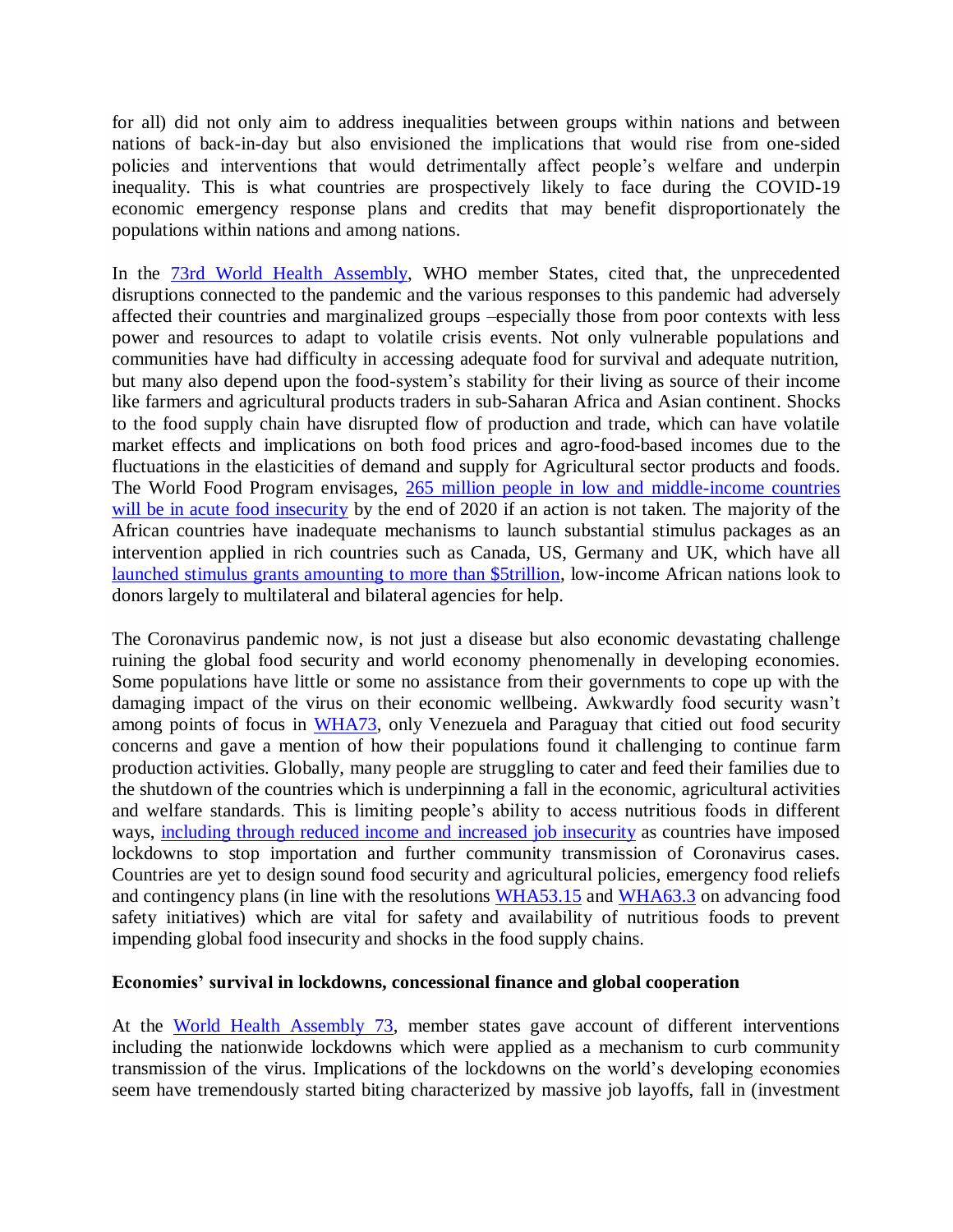confidence, investment multipliers, export and savings multipliers), consumption affordability and National income or gross domestic product multipliers. The IMF predicts that, the sub-Saharan Africa's economy will shrink by 1.6%, and the real per capita income falling by 3.9% [the lowest since 1970.](https://www.brookings.edu/blog/africa-in-focus/2020/03/18/strategies-for-coping-with-the-health-and-economic-effects-of-the-covid-19-pandemic-in-africa/) It is estimated that the COVID-19 related disruptions will lower sub-Saharan Africa's GDP growth in 2020 to between 1.5 percent and 2.5 percent, down from the projected 3.6 percent pre-COVID-19 projections [under a scenario where African governments](https://www.brookings.edu/blog/africa-in-focus/2020/03/18/strategies-for-coping-with-the-health-and-economic-effects-of-the-covid-19-pandemic-in-africa/)  [quickly take the appropriate steps to contain the spread of](https://www.brookings.edu/blog/africa-in-focus/2020/03/18/strategies-for-coping-with-the-health-and-economic-effects-of-the-covid-19-pandemic-in-africa/) the virus and global conditions [stabilize, the regional GDP growth will decline by around 1 percentage point, to 2.5 percent](https://www.brookings.edu/blog/africa-in-focus/2020/03/18/strategies-for-coping-with-the-health-and-economic-effects-of-the-covid-19-pandemic-in-africa/)**.**

Evidence is emerging on the substantial impact and social-economic damage of lockdowns for countries across continents, predominantly for the most deprived households, the large number of workers in informal sector employment, the smaller scale business initiatives with [short of](https://www.nasdaq.com/articles/copper-belt-miners-turn-to-tanzania-as-south-africa-lockdown-hobbles-ports-2020-04-07)  [cash savings, low economies of scale, high debt outflows and widening inequality.](https://www.nasdaq.com/articles/copper-belt-miners-turn-to-tanzania-as-south-africa-lockdown-hobbles-ports-2020-04-07) [In Zimbabwe,](https://www.theindependent.co.zw/2020/04/17/covid-19-lockdown-govt-must-put-exit-plan-in-place/)  [for instance, an analysis in April found out that 34% of companies with zero production, and](https://www.theindependent.co.zw/2020/04/17/covid-19-lockdown-govt-must-put-exit-plan-in-place/)  [52% operating at 30-60% of pre-lockdown capacity levels, with revenue losses of between 45%](https://www.theindependent.co.zw/2020/04/17/covid-19-lockdown-govt-must-put-exit-plan-in-place/)  [and 100%.](https://www.theindependent.co.zw/2020/04/17/covid-19-lockdown-govt-must-put-exit-plan-in-place/) Countries like [Mauritius have lost 5% of their GDP growth](https://www.bbc.co.uk/programmes/w13xtv6q) due to the border closures. 70million jobs in the aviation industry are likely to be lost as many companies have grounded their planes. Countries in East Africa may lose up [4 billion USDs in their exports to](https://www.bbc.co.uk/programmes/w13xtv6q)  [countries like China.](https://www.bbc.co.uk/programmes/w13xtv6q)

The enormous challenge posed to developing countries, is how far can they sustain the lockdowns, where is the praxis and tradeoff between the health protection agenda and economy redemption in medium term? Many countries are struggling to make tight decisions –to or not to lift their lockdown restrictions as they move into the "new normal" of physical distancing in diverse life spheres. In many African countries, nationwide partial/full lockdowns have now been stretched and have continued a month or beyond. Their impact raise queries on their sustainability.

With countries stumbling about their economies' survival many have resorted to borrowing and seeking assistance through international cooperation (rich countries, multilateral and bilateral agencies, region blocs (through Official Development Assistance) and philanthropic foundations)). At the opening of this year's [World Health Assembly,](https://www.who.int/about/governance/world-health-assembly/seventy-third-world-health-assembly) the UN secretary general – Antonio Guterres called for;

> "….*increase the resources available to support developing countries. Calls for WB, IMF and International Financial Institutions' assistance in dealing with COVID-19. We must be able to create more inclusive and more egalitarian economies and stronger society"*

This is an enabler to allow member states progressively put into effect their interventions to contain and avert the economic impact of COVID-19 –and allow a scaled up health spending (in health workforce, sensitization, medical supplies (through ACT accelerator that aim to increase availability of diagnostics, therapeutics and vaccines to increase testing, detecting, and treating of Corona virus patients)) and investment into economic emergency and recovery plans such as stimulus grants for private sector, unemployment benefits and relaxed monetary and fiscal measures (like reduction in taxes).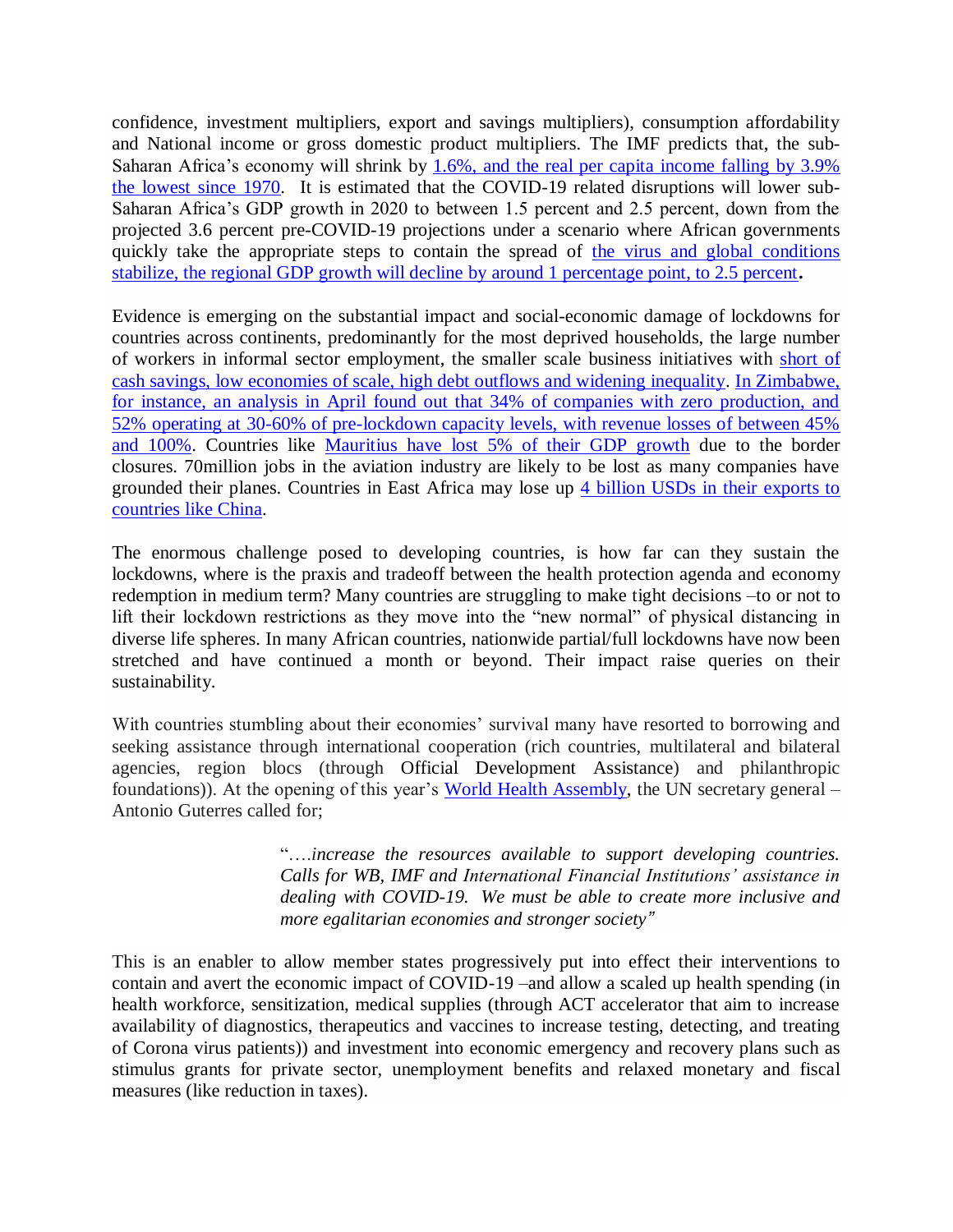The pandemic has established a change in the development, health and humanitarian cooperation paradigm –from the old and orthodox tradition development economics model (that –aid should be from self-proclaimed "developed" countries to developing/emerging economies) to now a new model of global public investment to promote global public goods for health –thus remodeling the terrain of global cooperation. The statements made by member states at the [WHA73](https://www.who.int/about/governance/world-health-assembly/seventy-third-world-health-assembly) demonstrated how countries were working in unison to address the pandemic through the *"principle of solidarity and spirit of unity"* –ie European commission highlighted in its statement during the Assembly that it had raised USD 8 billion to support vaccine development which will be universal to all not a luxury to few but a universal good. In the recent past, on [13th March China sent a planeload of experts and medical supplies to Italy, including masks and](https://www.reuters.com/article/us-health-coronavirus-italy-respirators/china-sends-medical-supplies-experts-to-help-italy-battle-coronavirus-idUSKBN2101IM)  [respirators. Italy is among the richest countries \(with average income, US\\$34,480\);](https://www.reuters.com/article/us-health-coronavirus-italy-respirators/china-sends-medical-supplies-experts-to-help-italy-battle-coronavirus-idUSKBN2101IM) despite rapid advance over the past decades, China is still much poorer (average income, US\$9,770).

From the member states' submissions at [WHA73](https://www.who.int/about/governance/world-health-assembly/seventy-third-world-health-assembly) which were virtually presented, its unfortunate that several countries essentially from the developing contexts, have not established yet the disease underlying dynamics of COVID-19 and the potential implications of the multiple policy decisions, programs and economic recovery plans. Many governments have negotiated and some received the emergency credit from the [International Monitory Fund \(IMF\) Rapid Credit Facility](https://www.imf.org/en/About/Factsheets/Sheets/2016/08/02/19/55/Rapid-Financing-Instrument) (to support their Balance of Payment, Central Banks, health spending (through Covid-19 response), social protection, National Development Banks and private sector interventions) [without evidence, clear strategies and plans to inform any economic recovery response.](https://www.monitor.co.ug/OpEd/Commentary/Covid-19-impact-Without-planning-govt-putting-cart-before-horse/689364-5549354-144chxp/index.html?fbclid=IwAR0hoULHb7Xv50RChTgl9-Q-KB4DkEerX0S7IinUvPexqsuh9l_E1vY5Hi4) This will not only escalate the developing countries' and emerging economies' public debts, but the entire global debt will shot up. The enormous pile of the global debt may grow unabated: [last trimester](https://www.other-news.info/2020/03/capitalism-in-chaos/)  [of 2019, it reached 253 trillion dollars and today amounts to 322% of the planet's GDP.](https://www.other-news.info/2020/03/capitalism-in-chaos/) This affects more the developing countries as more of them allocate a big proportion of their financial year budgets to servicing their public debts

## **Credit finance and public debts vs continuous public health provision**

The IMF is one of the institutions moving swiftly to provide comprehensive funding its member countries, by leveraging \$1 trillion lending capacity through Rapid Credit Facility (RCF); for example, IMF Executive Board Approved US\$491.5 million and US\$ 739 Million Disbursement to Uganda and Kenya respectively to address the COVID-19 Pandemic (for Balance of Payment and Budget Support). Further extended rapid debt service relief to help 25 poorest and most vulnerable countries, 19 of which are in Africa through the [Catastrophe](http://www.rfi.fr/en/international/20200414-imf-grants-to-25-poorest-members-to-support-coronavirus-fights-calls-for-massive-debt-relief)  [Containment and Relief Trust \(CCRF\).](http://www.rfi.fr/en/international/20200414-imf-grants-to-25-poorest-members-to-support-coronavirus-fights-calls-for-massive-debt-relief) This provided grants to the poorest and most vulnerable members to cover their IMF debt obligations [for an initial phase over the next six months and](http://www.rfi.fr/en/international/20200414-imf-grants-to-25-poorest-members-to-support-coronavirus-fights-calls-for-massive-debt-relief)  will help them channel more of their scarce financial resources towards vital COVID-19 [emergency medical and other relief efforts.](http://www.rfi.fr/en/international/20200414-imf-grants-to-25-poorest-members-to-support-coronavirus-fights-calls-for-massive-debt-relief)

This is a phenomenal intervention for economies' restoration essentially from the loaming global/country level economic recessions but, we are strongly concerned about the severity of the deepening national debts that the Rapid Credit Facility may cause to countries across continents especially from developing contexts –which was not talked about by the IMF and World Bank or